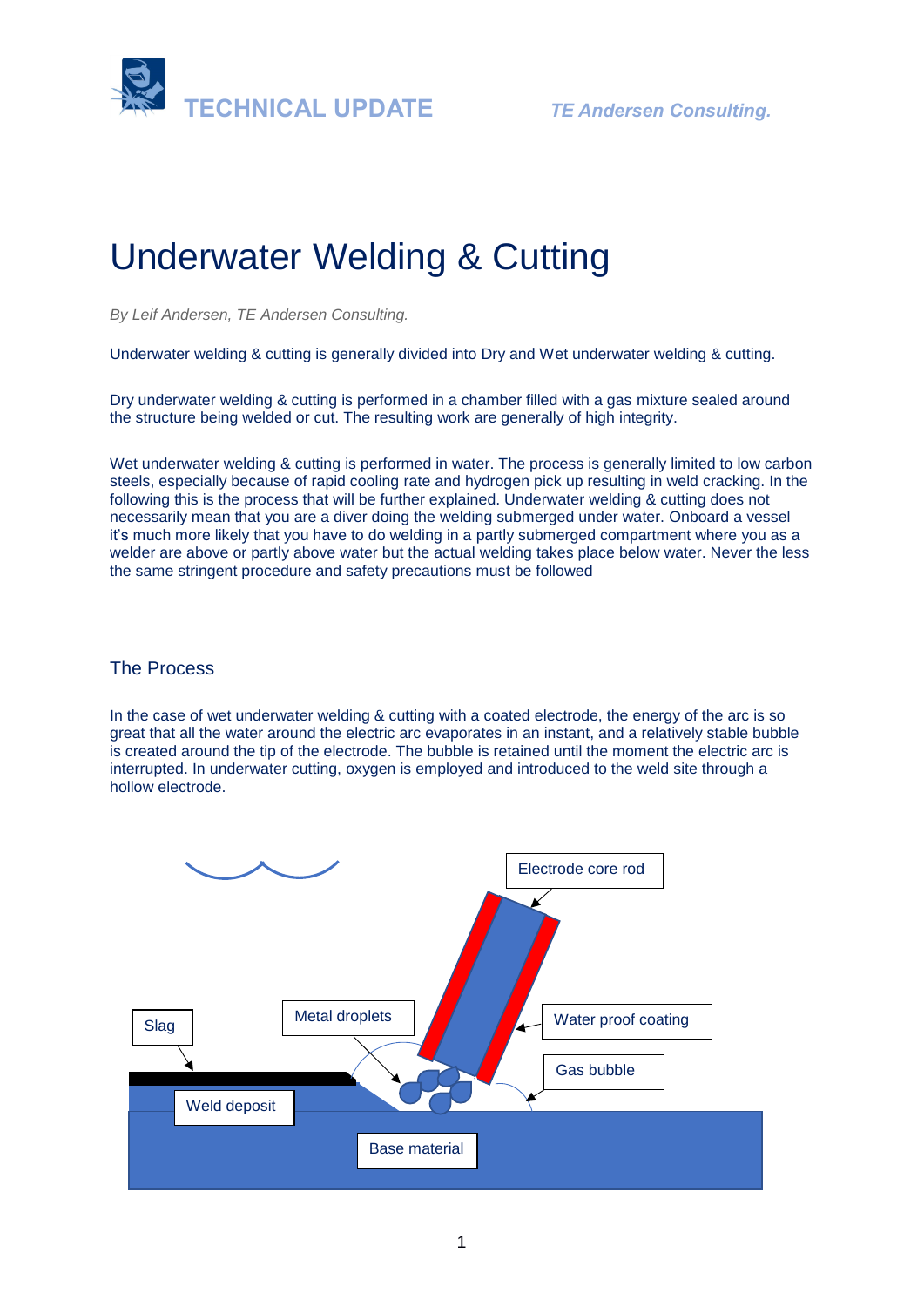

#### **Safety**

All the equipment used in wet underwater welding must be properly insulated, or the diver risks electrocution. Wet underwater divers also risk building up levels of hydrogen and oxygen gases which can explode. On to that there are the normal hazards associated with diving, such decompression sickness thanks to the breathing gases increasing pressure in the body.

#### Power source

For underwater electric arc welding and cutting procedures a Direct Current DC supply is necessary which can produce 400A at 60% intermittence. This is best served by diesel aggregates of minimal power of 12kW, which do not depend on the energy infrastructure. Rectifiers or Inverters may also be used, but due to high energy requirements there may be problems in operation. For arc welding a 300A sources may also be used, whereas electric arc cutting requires higher amperages. The power sources must have low Open Circuit Voltage (OCV) also known as idle voltage for safety reasons.

Use a Direct Current DC welding machine only. This will normally be a Rectifier or an Inverter. **Never make use of an Alternative Current AC welding machines. Transformers deliver AC power.** The electrical shock caused by AC current prevents voluntary relaxation of the muscles that control the hands. If electrocuted a diver may be unable to let go if his body or equipment accidentally enters the electrical circuit.



**WECO Cruiser 402** is a Heavy Duty Direct Current professional 3 Phase inverter power source for MMA Welding and TIG DC applications with excellent arc characteristics.

400 A 100% intermittence. Connects to 3 X 400Vac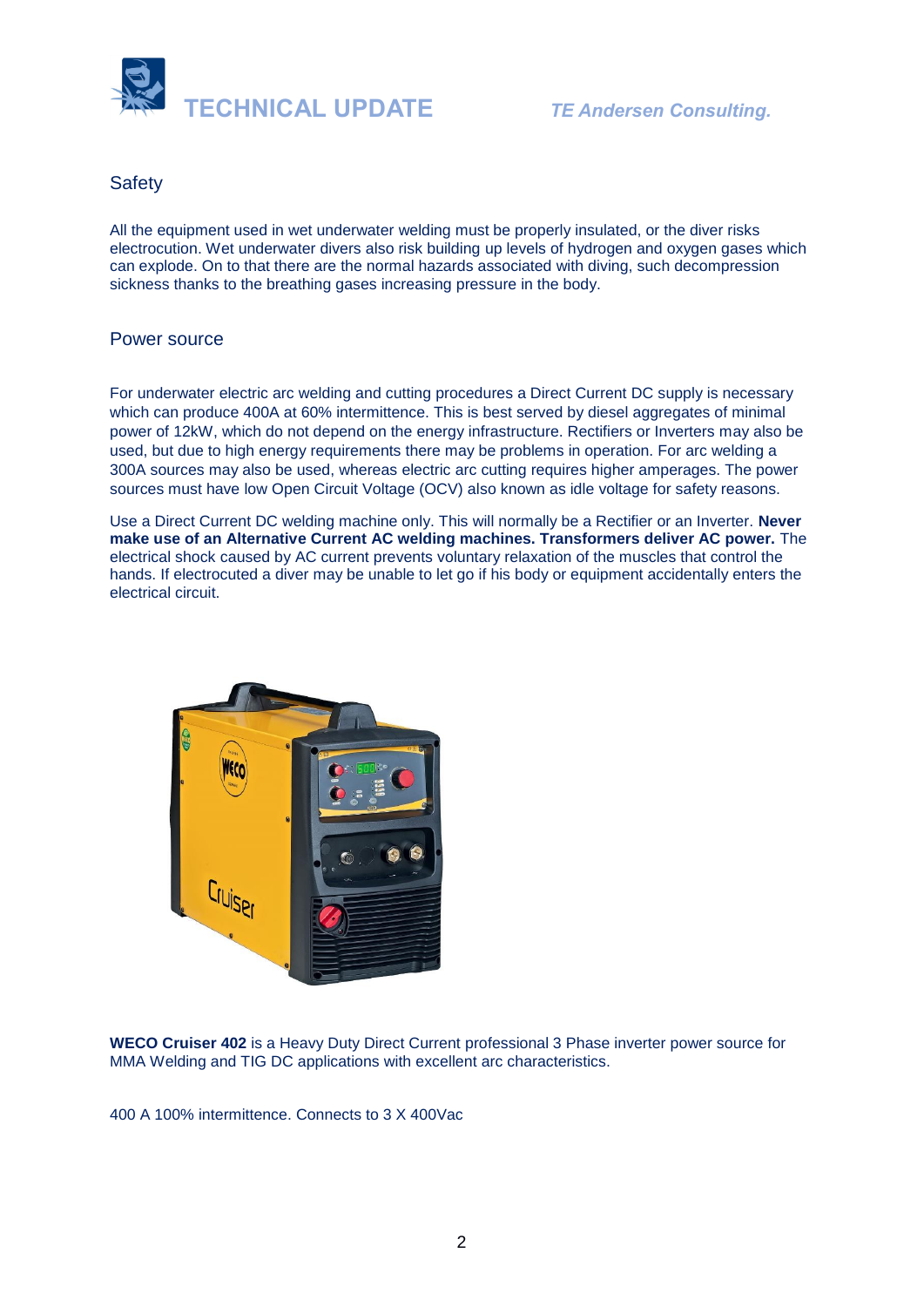



#### Welding cables, Electrode holders, cutting torch and Return clamps

Special cables with special insulation class have to be used for underwater welding and cutting in order to prevent breakthrough of electric current into the water or to the structure being welded, which may cause safety problems and difficulties in welding. Welding cables of greater diameter have to be used in order to reduce the fall in voltage and excessive heating which may result in insulation disintegration. All the connecting systems have to be specially insulated. The welding and cutting torches have to be of special design, which means placing of electrodes at different angles (45° and 90°) as well as special class of insulation. In case of cutting torches where there is additional flow of oxygen, one has to beware of oxygen leakage, since this would mean fall in pressure, reduction of cutting efficiency and increase in oxygen loss. This is especially dangerous since oxygen and hydrogen generated by water decomposition can be collected in the structural parts. This mixture is of explosive character and it is very important to ensure that there is no contact between the electric arc and such gas pockets.



Electrode holder **Cutting torch** Return clamp

Connect the electrode holder cable connector to the negative pole - (straight polarity) Connect the return clamp cable connector to positive pole + (revers polarity). Polarity can be checked by immersing the electrode tip and return clamp into a bucket of salt water 50mm (2″) apart. Energize the electrode by closing the safety knife switch. A stream of bubbles should rise from the rod tip. If not reverse the polarity and retest.

A Safety knife switch must be installed on the secondary circuit. It must work so that when the diver is changing electrodes or doing anything other than welding or cutting, the safety knife switch must be in the open position. It is important that the opening and closing of the switch be directed by the diver. Each command should be confirmed by the diver using the terminology "make it hot," or "make it cold."



Safety knife switch that breaks current for both welding and return lead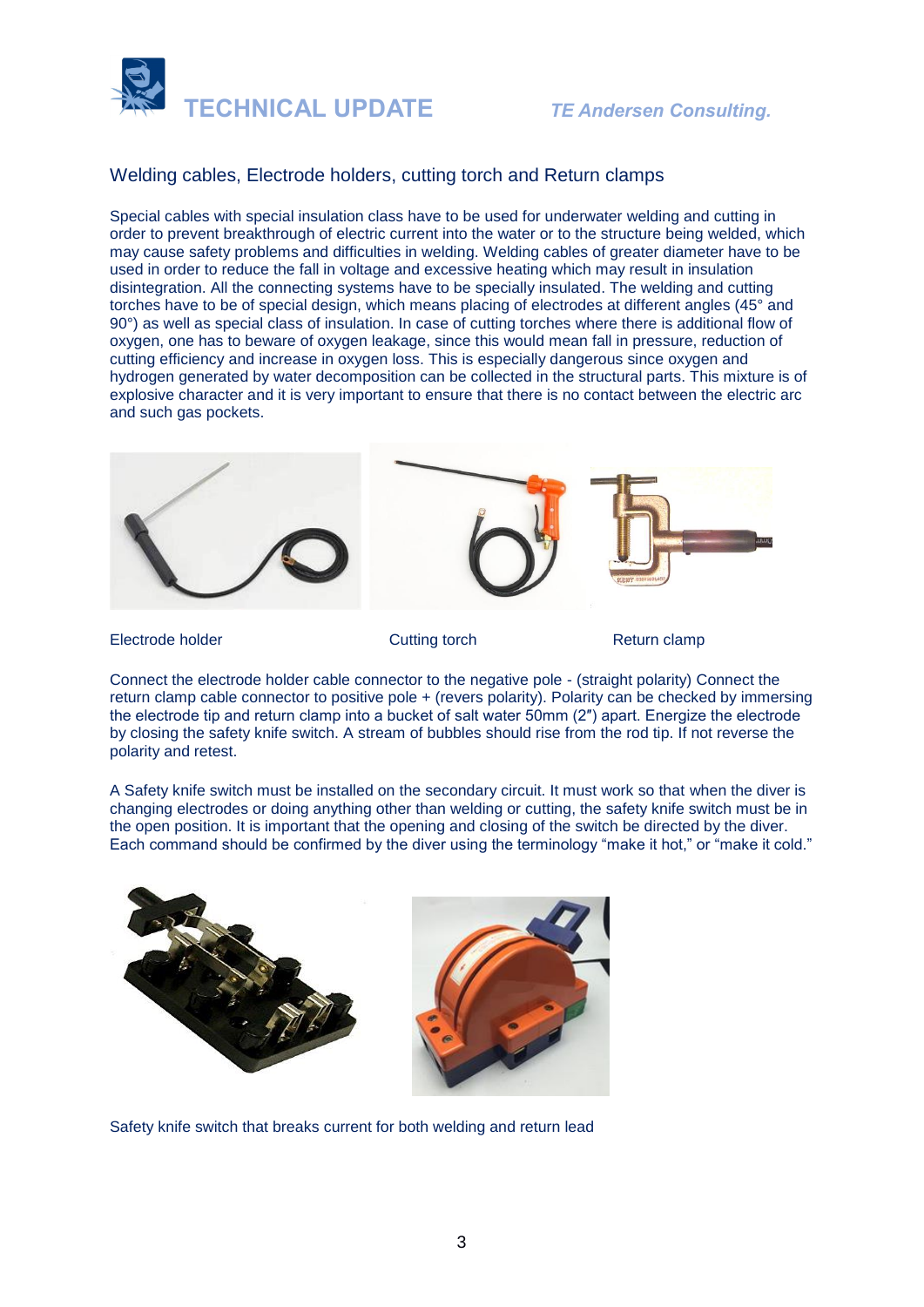

Attach the return clamp of the DC welding machine as close to the work site as practical so that the diver is never between the electrode and the return. Clean the location where the return clamp is to be placed. The location should be in a position in front of the diver, as close as practical to the weld joint and should be scraped or wire brushed shiny clean. For diver safety, only G-type clamps should be used as return clamps for underwater cutting or welding operations. The clamp must be firmly secured to the work piece and the cable should have sufficient slack to prevent it from being pulled loose. The return should always be kept in the diver's forward line of vision.

#### Setup for underwater welding



## Welding technique

When placing the electrode into the electrode holder the safety knife switch must be in the open position. After placing the electrode in contact with the joint the diver command "make it hot". This is to be confirmed by the tender operating the safety knife switch. Welding / cutting will commence. When the electrode has been consumed to within 50mm (2″) of the electrode holder, the diver command "make it cold." Welding / cutting stops. Before attempting to change electrode, the diver must maintain the electrode holder in the welding position until the tender acknowledges "make it cold". Only then will the diver change the electrode.

The welding technique is described as a pull or self-consuming method: With the drag technique, the electrode is simply crawling across the work and the welder only has to apply a slight **downward pressure**, whilst the electrode is being consumed. The welder must maintain the proper lead and side angle, together with a right travel speed, the electrode will make an orderly bead of suitable profile, almost on its own. The danger is that the electrodes burning rate becomes the travel speed resulting in a too narrow bead. The welding of two surfaces underwater creates unintended additional air bubbles that fly into the water surrounding the diver. This means that underwater welders often struggle with visibility.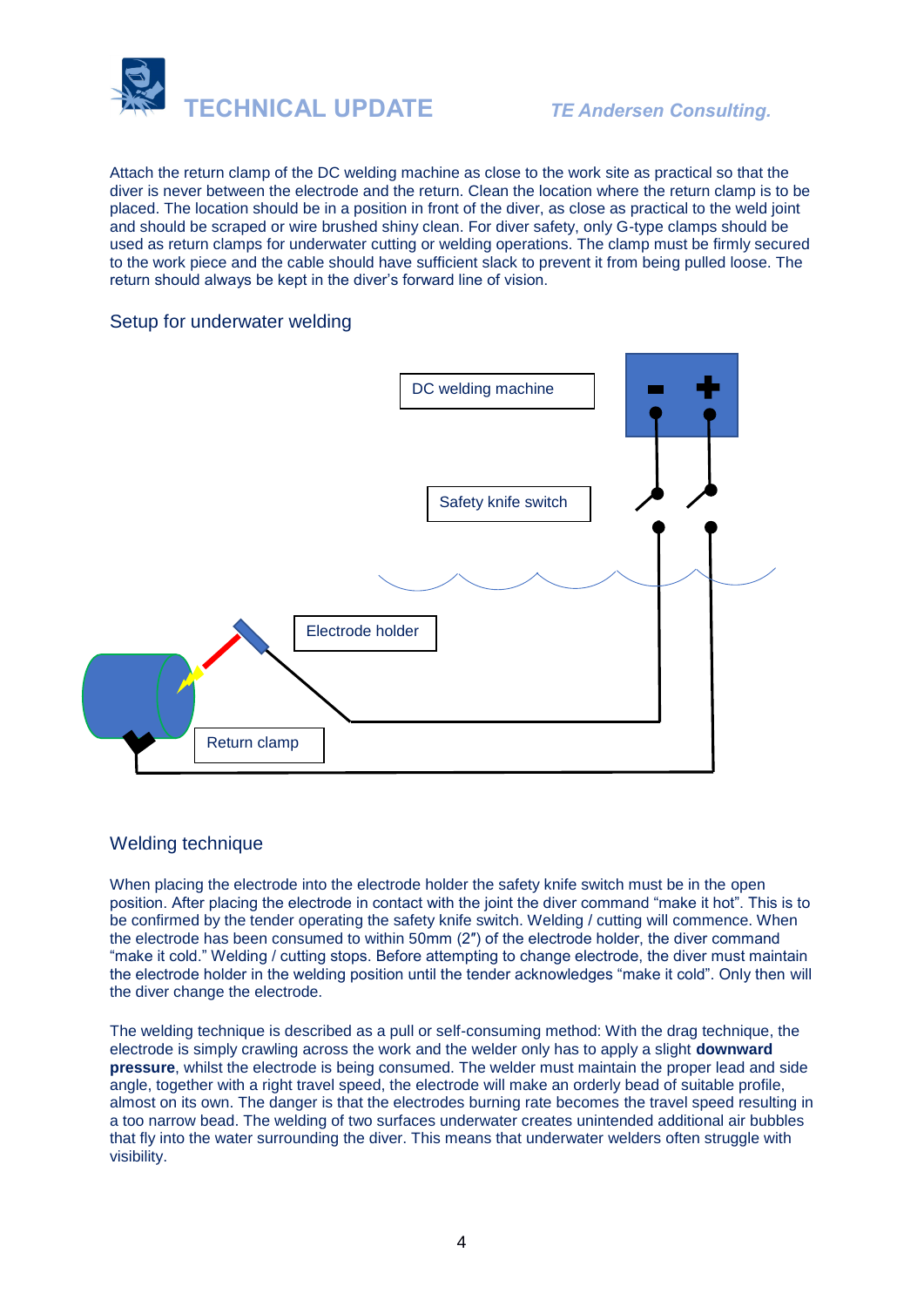

#### The Welding Electrode

Good quality stick electrodes are needed to establish and maintain electric arc and to deposit weld metal under water. Best results are normally obtained using rutile type electrodes. It is necessary that electrode waterproof sheathing is keeping pace with electrode burning rate, so no part of electrode remains unprotected from water ingress during the welding process. It should be noted that, apart from actually reducing the current amperage, possible chemical aggressiveness of water could damage the compactness of coating causing it to degrade and reduce arc stability or even extinguish the arc. The great role in manufacturing high-quality electrodes for underwater wet welding lies in the watertight coating. Watertight coating has to protect the electrode from the outside from the influence of water also in case of chemical constituents and remain insensitive to high temperature of the electric arc and the electrode core. There are a significant number of companies and institutes involved in development and production of underwater wet welding stick electrodes. Sometimes electrodes for welding in dry environment are dipped in waterproof sheathing (varnish/lacquer) and used for underwater welding. It is proven that this approach may produce bad operating characteristics and poor quality of the weld. For higher strength steels, stainless steel and Ni-based electrodes are available. Electrodes with double coating have proven very good, especially because of high-quality coatings that prevent penetration of water and degrading of the coating.

The inferior mechanical properties of underwater wet welds:

The rapid cooling of the weld leads to great hardness in the heat-affected zone, low toughness in the welded joint and the appearance of porosity due to the capture of gas bubbles. Because of the rapid cooling, locally quenched structures of great hardness are formed in the welded joint. Their hardness reading sometimes exceeds 350 HV10 in the heat affected zone.

The high content of hydrogen in the column of the electric arc, molten metal in the transfer and in weld pool which results in hydrogen capture in the metal of the weld and in the heat-affected zone. This increases the susceptibility to the appearance of cold cracks, brings about porosity and degrades the mechanical properties of the joint. The high proportion of diffusible hydrogen which ranges from 30 to 80 ml H2/100g of the weld metal, makes such a structure susceptible to the appearance of hydrogen brittleness, i.e. it leads to the incidence of cold cracks caused by hydrogen.

The high oxygen content in the electric arc column, molten metal in the transfer and weld pool, which leads to oxidation, reduction of the proportion of alloy elements and the degradation of mechanical properties.

The disintegration and solving of the coating of the electrodes, which results in electric arc instability and the appearance of porosity.

In wet underwater welding, it has been proven that electrode oscillation and multi-run welding can substantially improve the mechanical properties by reducing hardness and increasing toughness. The risk of hydrogen-induced cold cracking is also reduced since every subsequent run treats thermally the previous layer, but this also enables diffusion of the hydrogen in the weld metal. In that case it is better to use smaller diameter electrodes for better control of weld pool and operative properties.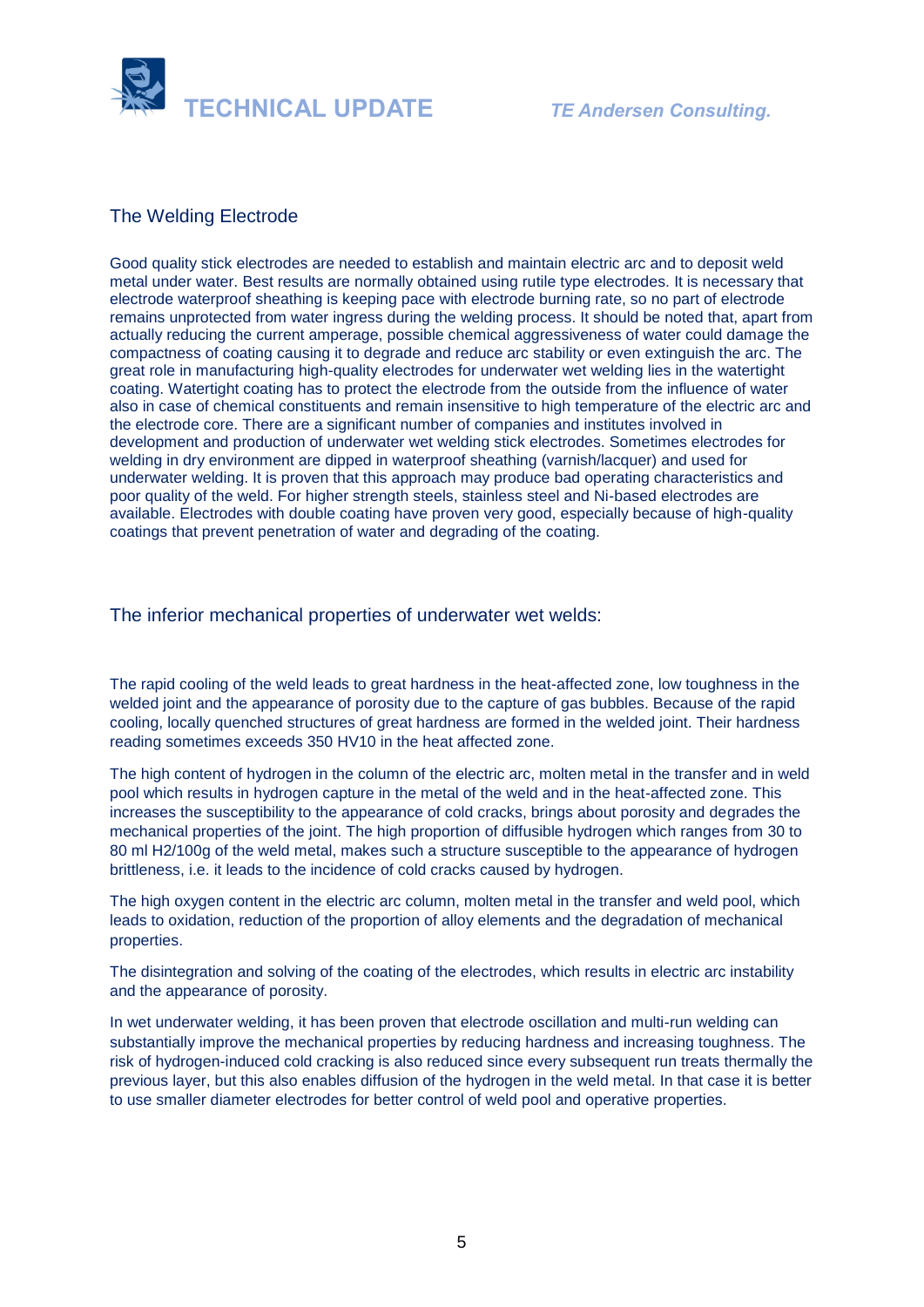



#### Setup for underwater cutting

# Cutting technique

Underwater cutting can be performed using flame cutting (Petrogen oxy- gasoline system), plasma arc cutting, high-pressure water jet cutting, explosion cutting and mechanical cutting methods. In the following we describe the Oxy/Arc and Exothermic process.

When placing the electrode into the electrode holder the safety knife switch must be in the open position. Place the tip of the electrode against the work at the point where the cut is to be initiated and squeeze the oxygen lever to purge the rod and torch. With the oxygen still flowing the diver command "make it hot". The tender will close the safety knife switch. Once the arc is struck and the electrode ignited, pull or drag the cutting electrode along the line to be cut. The angle of the electrode to the work should be between 30 and 90 degrees depending on the metal thickness. Maintain pressure to keep the electrode against the work. Keep the tip of the rod in the molten pool at all times. Move slowly at first, making sure full penetration is achieved. Do not try to keep an "arc" length. Keep the tip of the burning electrode in direct contact with the base material at all times. When the electrode has burned to within approximately 75mm (3") to the torch call for "make it cold". Lift the rod from the work and release the oxygen lever. After the tender has confirmed the "make it cold", remove the electrode stub from the torch. NB. Exothermic underwater cutting electrodes will continue to burn as long as the oxygen flow is maintained, even with the power off. The oxygen lever must be released to extinguish the cutting electrode. Exothermic electrodes require oxygen of at least 99.5% purity to sustain ignition without power. Oxygen pressure setting depend on type of base material, thickness to be cut and depth where cutting is taking place. Amperage setting depend on base material, thickness, cable size and cable length. Consult product manufacturer for details.